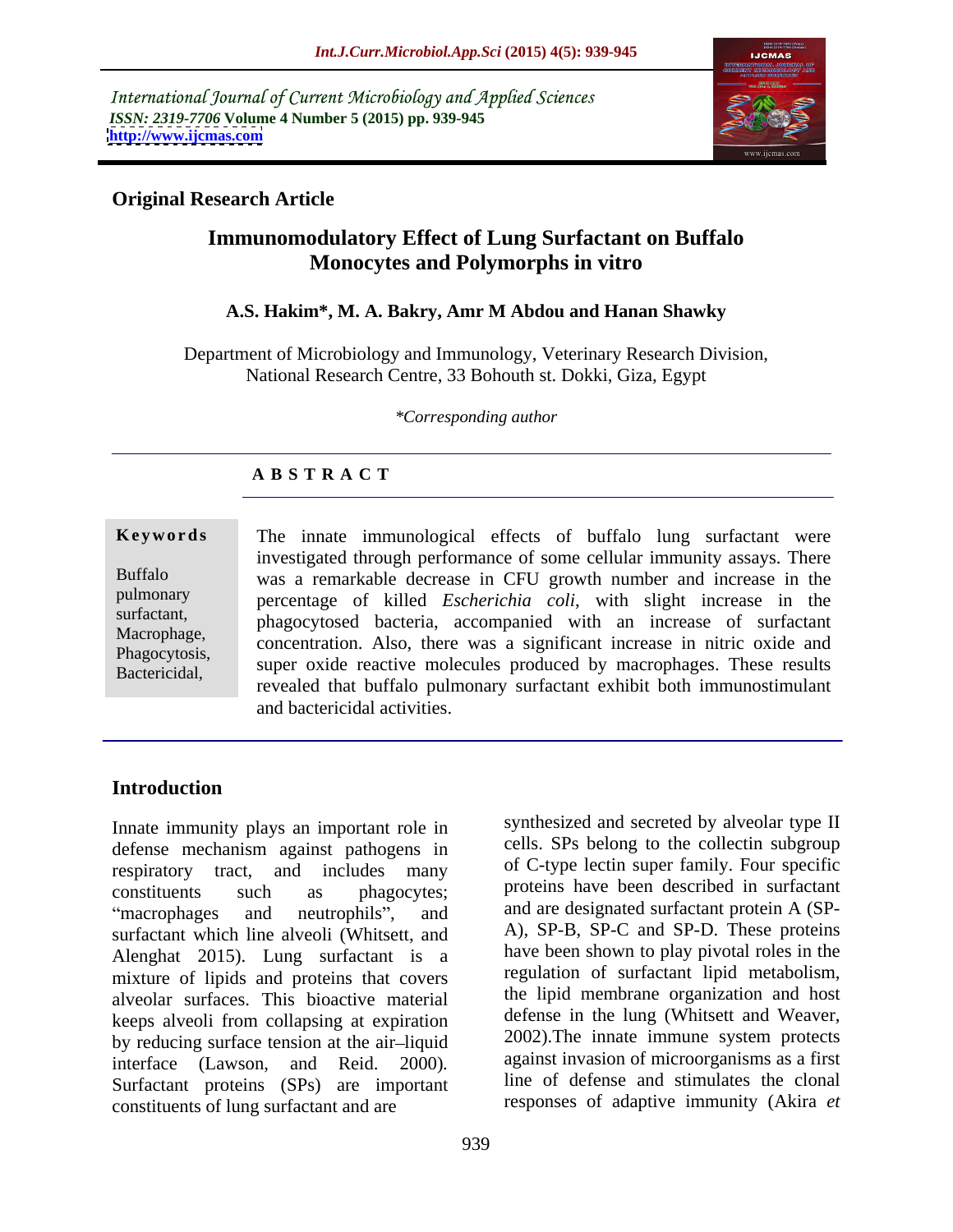*al*., 2006). Macrophages are considered the centrifuged at 3000 rpm for 10 minutes. The cellular element which achieve defense buffy coat was aspirated and layered on through both phagocytic and killing neutrophil isolation medium 1:3, in tissue activities by production of bactericidal nitric culture tubes, then centrifuged at 280 xg for oxide and superoxide molecules (Alvarez- 25 minutes at room temperature. The pellet Domínguez, *et al*. 2000). Nitric oxide acts as containing neutrophils and RBCs was signaling molecule or as neurotransmitter when produced in low quantities, but when produced in higher quantities for extended and let to stand for exactly 45 seconds to period, it can kill microorganisms and tumor lyse RBCs. Isotonicity was restored by the cells. Another potent bactericidal radical, is superoxide anion produced through and then the content was centrifuged at 3000 respiratory burst mechanism (Martinez *et al.* 2000). Only a few studies have investigated 2000). Only a few studies have investigated 3 times by Hanks balanced salt solution interactions between bovine phagocytes and (HBSS) and resuspended in 1ml and kept at surfactant with concern to cattle not buffalo. Our study investigated the immunomodulatory effect of buffalo calf lung surfactant and its possible mechanisms in direct actions on microbes, neutrophils, The interphase layer that contained and macrophage phagocytosis. mononuclear cells was aseptically aspirated

Apparently normal lung of apparently healthy buffalo calf was excised and lavaged hours. After that the non-adherent cells were to total lung capacity with phosphate buffer removed by 3 times washing with RPMIsaline (PBS), pH 7.2 containing 100 mg streptomycin per ml. The lavage was<br>centrifuged at 200 xg for 30 minutes at  $4^{\circ}C$ centrifuged at 200 xg for 30 minutes at  $4^{\circ}\text{C}$  medium containing 10% fetal calf serum, to remove alveolar macrophages. Buffalo lung lavage fluid was then centrifuged at  $\qquad$  at 37 °C in a humidified 5% CO<sub>2</sub> atmosphere 9150 xg for 30 minutes at 4ºC to pellet the surfactant. Then the surfactant was resuspended in PBS, pH 7.2 then lypholized (Rauprich *et al*. 2000).

A total of 40 ml of blood sample were buffalo calf and transferred to sterile tissue bacteria were opsonized with 1ml of 10%

transferred in 50 ml sterile tube. A total of 20 ml sterile cold distilled water were added addition of 10 ml of sterilized normal saline, rpm for 10 minutes. The pellet was washed 3 times by Hanks balanced salt solution 4ºC until used (Hogan *et al*. 1990).

### **Monocytes derived macrophages**

**Materials and Methods** Then the collected cells were washed 3 **Preparation of surfactant** entitled the set of the cells were seeded into the **Preparation of surfactant** The interphase layer that contained and centrifuged at 3000 rpm for 5 minutes. times using RPMI-1640 medium without tissue culture plate wells and incubated at 37  $\rm{^{\circ}C}$  in a humidified 5% CO<sub>2</sub> atmosphere for 3 1640 medium without fetal calf serum. The adherent cells were fed with RPMI-1640 and traces of mercaptoethanol and incubated for 5 days (Ding *et al*. 1988).

## **Preparation of bacterial suspension**

**Neutrophils isolation** Esherichia coli was adjusted to 52.5% collected on heparin (10 IU/ml) using sterile centrifuged at 3000 rpm for 10 minutes and syringe from the jugular vein of healthy the pellet was washed twice with HBSS. The culture tubes. The blood sample was homologous serum (obtained from 5 serumTwenty four hours broth culture of *Esherichia coli* was adjusted to 52.5% transmission as each 1ml contained  $50x10^6$ 6 CFU. The broth containing the bacteria was bacteria were opsonized with 1ml of 10%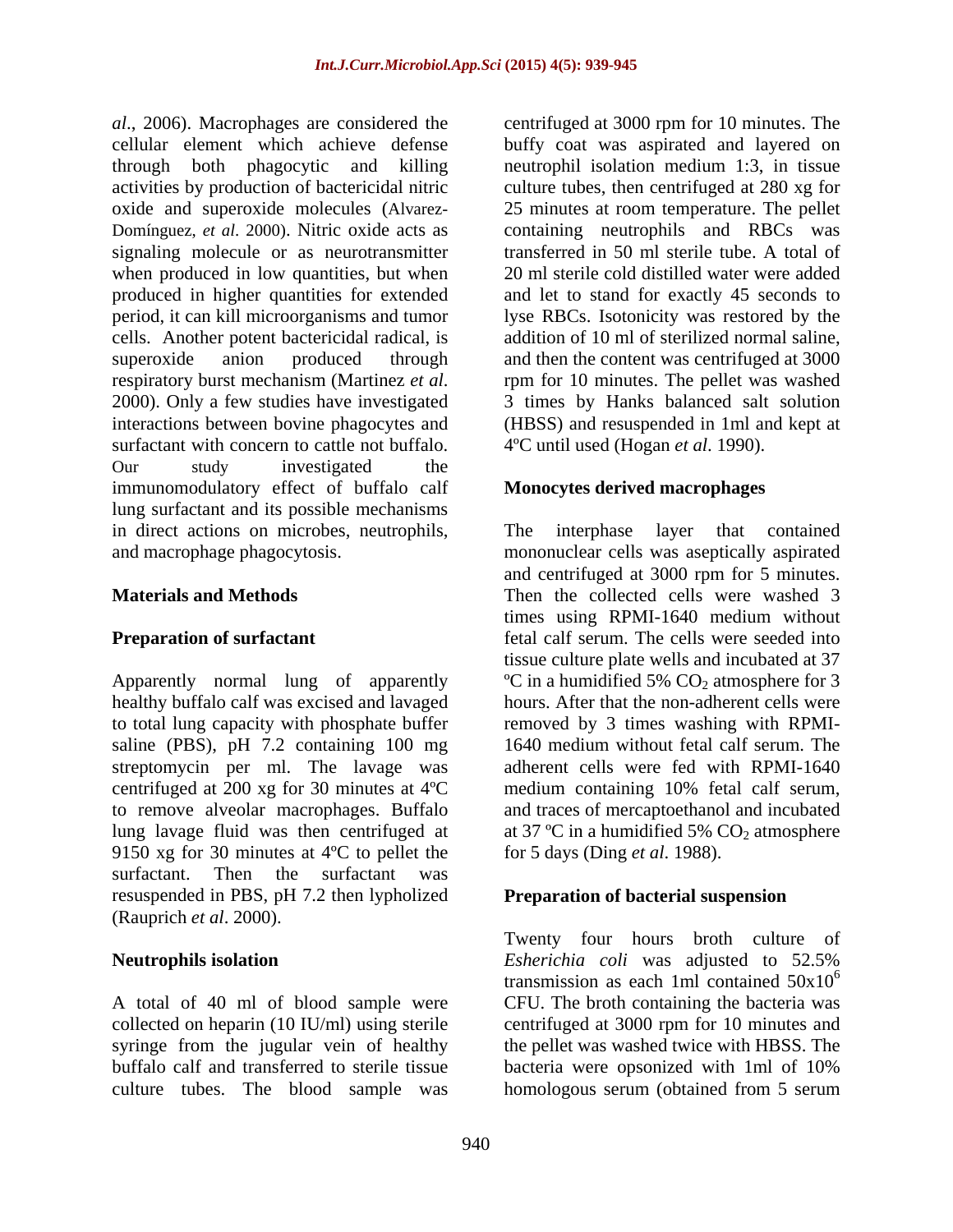shaking. After opsonization, the bacteria and nitrate. were centrifuged, washed once and

The test was done in sterile eppendorf tubes Fifty µl of prepared bacterial cell suspension for 2 hours at 38.5 °C in a humidified 5% minutes. Then  $10 \mu l$  of the supernatant were diffused on MacConkey agar plates, and

Smears of the isolated phagocytic cells and bacteria by a ratio of 1:10 were prepared on clean glass slides, and stained with Giemsa stain as control. The test slides contained phagocytic cells, bacteria and two different A total of 5 mg of zymosan powder (Sigma concentrations of surfactant treatment (80 USA) were washed twice with HBSS and and 200 µg). A total number of 200 added to 2 ml of 10% homologous serum of phagocytic cells were randomly counted for each slide. Cells that phagocytosed at least one bacterial cell were recorded positive shaking and washed once with HBSS. The reacted cells. Phagocytic activity = no of pellet was resuspended in 1ml HBSS and +ve reacted treated cells / no of +ve reacted control cells (Winnicka et al. 2000).

## **Nitric oxide production assay**

Nitric Oxide (NO) production was assayed according to the method described by C 400mg: opsonized zymosan 100mg). Each Ramadan *et al.* (2001), with some well received a mixture of 50 µl of the cell modification (Hakim 2002). This method is suspension in HBSS then 100 µl of working based on the Griess reaction, which solution. Add superoxide dismutase

samples collected from 5 different buffalo macrophage supernatant, since NO is an calves) for 30 minutes at 37 ºC with gentle unstable molecule and degrades to nitrite and nitrate.

suspended in 1ml HBSS (Silva *et al* 1988). After incubation of macrophages the **Bactericidal assay** 50 µ of HBSS were added to each well as the first group contained  $150\mu$ l of HBSS. wells. In the other wells, 50  $\mu$ l of 6 different The other groups contained 50µl of different surfactant concentrations (20µg, 40µg, 80µg, surfactant concentrations with  $100\mu$ l of  $150\mu$ g,  $200\mu$ g, and  $300\mu$ g) were added in HBSS as each group consisted of 4 tubes. triplicate manner. The plates were incubated were added to all tubes and incubated at  $37 \text{ CO}_2$  tension. At the end of incubation, 100 $\mu$ l ºC for 2 hrs, at the end of incubation period of the supernatants from each well was the tubes were centrifuged at 3000 rpm for 5 transferred into another plate and 100 µl of incubated at 37 ºC for 24 hrs (Rauprich et al. read at 570nm using ELISA reader. The 2004). Optical density of the each well was **Phagocytic activity assay** nitrite by comparison with the absorbance medium was aspirated from the plates and together with 50  $\mu$ l of heat killed opsonized *E. coli* in triplicate manner as standard for 2 hours at 38.5ºC in a humidified 5% Griess reagent were added and the mixtures were incubated at 21ºC for 10 minutes, then determined and converted to micro moles of values of sodium nitrite standard curve within a linear curve fit.

## **Opsonization of zymosan**

added to 2 ml of 10% homologous serum of 5 different buffalo calves and incubated at 56 ºC for 30 minutes with continuous refrigerated until use (Bogdana *et al*. 2000).

## **Super oxide anion production assay:**

quantifies the nitrite content of the (4units/well) to the mixture and served asaThe assay was performed in triplicate, a working solution was prepared (cytochrome solution. Add superoxide dismutase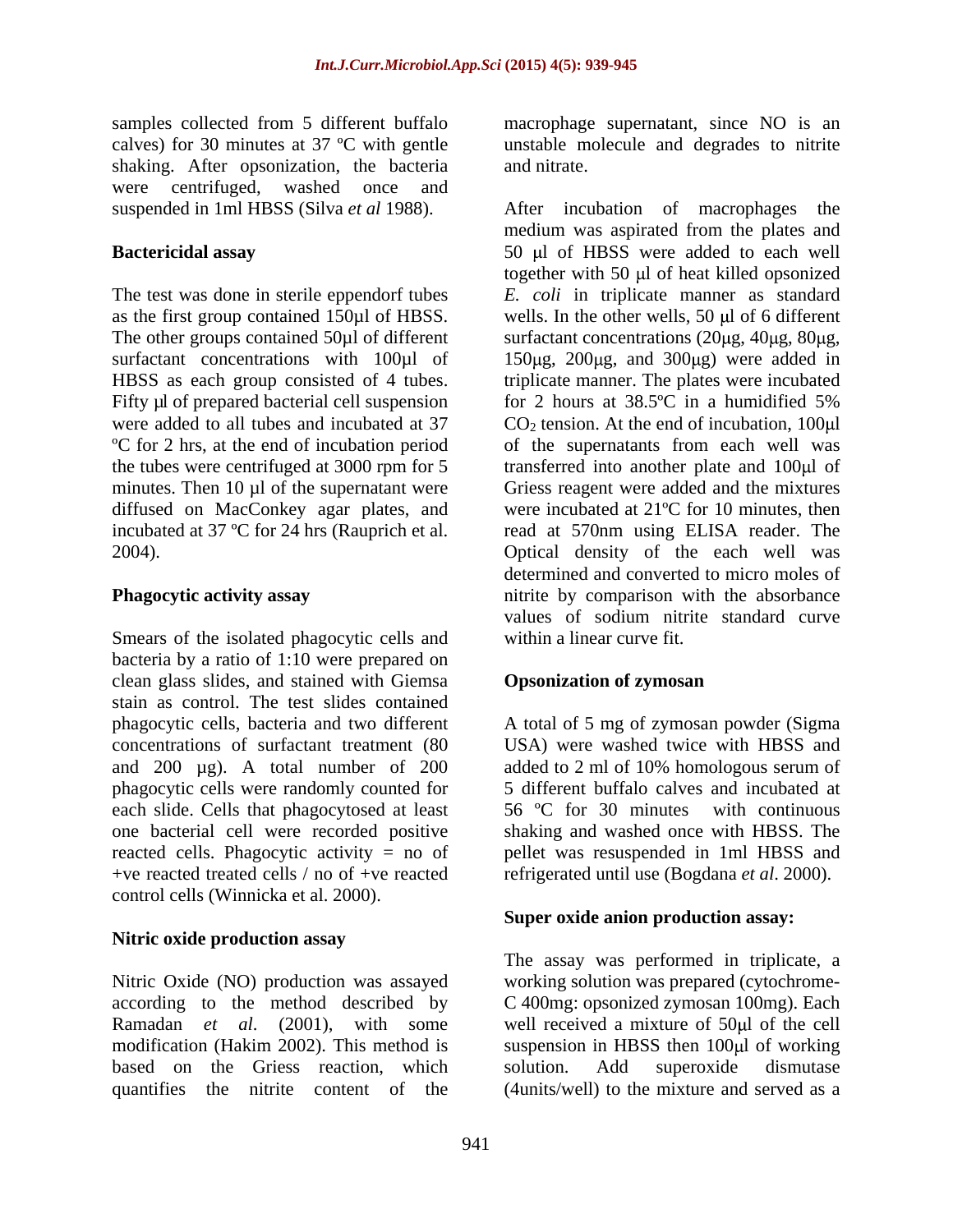blank reference wells. Other wells received concentration. These results were agreed different surfactant concentrations beside the with that of van Rozendaal *et al*. (2000) who mixture as test wells (T-well) another well received one surfactant concentration added *albicans* with SP-D resulted in profound to the cell suspension and cytochrome-C fungal growth inhibition and decreased without zymosan (S-well). The wells that received only the mixture were served as *albicans*, resulting in agglutination of the control wells (C-well). The plate was incubated at 37°C in a humidified 5%  $CO<sub>2</sub>$  agglutinate encapsulated Klebsiella tension for 2 hours, then read at 570nm *pneumoniae* but selectively agglutinates using ELISA reader (An *et al*. 2000), with spontaneous, unencapsulated phase variants, some modification (Hakim 2002). The super such as *Klebsiella* strain K50-3OF, through oxide anion production was calculated as interactions with their lipopolysaccharides followed (Kostina *et al.* 2005).

on the quantity of solution per well and concentration, agreed with that of Ofek *et al.* dimension of the well. (2001) who pre coated K50-3OF with SP-D

and analysis of variance. Results were expressed as the means  $\pm$  standard cap59Delta cells Cryptococcus neoformans by deviations and the differences were approximately fourfold in vitro. Kudo *et al*. deviations, and the differences were considered significant at  $P < 0.05$ . (2004) provided compelling evidence that SP-A

The obtained results in table (1) showed remarkable decrease in CFU growth number and increase in % of killed *E. coli* accompanied with an increase of surfactant

mentioned that incubation of *Candida*  hyphal outgrowth, in addition to bind *C.*  microorganisms. Furthermore, SP-D did not agglutinate encapsulated *Klebsiella*  (Kostina *et al*. 2005).

Blank well - test well X 15.87<sup>\*</sup> The obtained results in table (2) showed As 15.87 is a coefficient calculation based accompanied with increasing of surfactant **Statistical analysis** phagocytosis and killing of these organisms The data were compared by using T- test Also, Geunes-Boyer *et al*. (2009) who stated **Results and Discussion Example 3 CONSERVIES CONSERVIES CONSERVIES CONSERVIES CONSERVIES CONSERVIES CONSERVIES CONSERVIES CONSERVIES CONSERVIES CONSERVIES CONSERVIES CONSERVIES CONSERVIES CO** slight increasing in phagocytosed *E. coli* concentration, agreed with that of Ofek *et al*. (2001) who pre coated K50-3OF with SP-D resulting in enhancement of the by rat alveolar macrophages in cell culture. that SP-D enhanced the phagocytosis of cap59Delta cells *Cryptococcus neoformans* by approximately fourfold in vitro. Kudo *et al*. (2004) provided compelling evidence that SP-A and SP-D enhance mannose receptor-mediated phagocytosis of *Mycobacterium avium* by macrophages, as SP-A serves as an opsonin and stimulates the uptake of bacteria playing an important role in mediating the phagocytic response of neutrophils to IgG-opsonized particles (Wofford and Wright 2007).

**Table.1** Effect of different surfactant concentrations on the growth of *E. coli* on MacConkey agar plates

| Incubation mixture        | CFU              | of killed E. coli             |
|---------------------------|------------------|-------------------------------|
| HBSS (Test buffer)        | $62.5 \pm 1.04$  | $\sim$ $\sim$ $\sim$<br>0.070 |
| 80 μg of surfactant       | $44 \pm 1.068$   |                               |
| 150 µg of surfactant      | $33.5 \pm 1.5$   |                               |
| $300 \mu g$ of surfactant | $25.75 \pm 1.65$ | FOM                           |

% of killed E. coli = 1-  $[(CFU Incubation mixture / CFU Test buffer)] \times 100$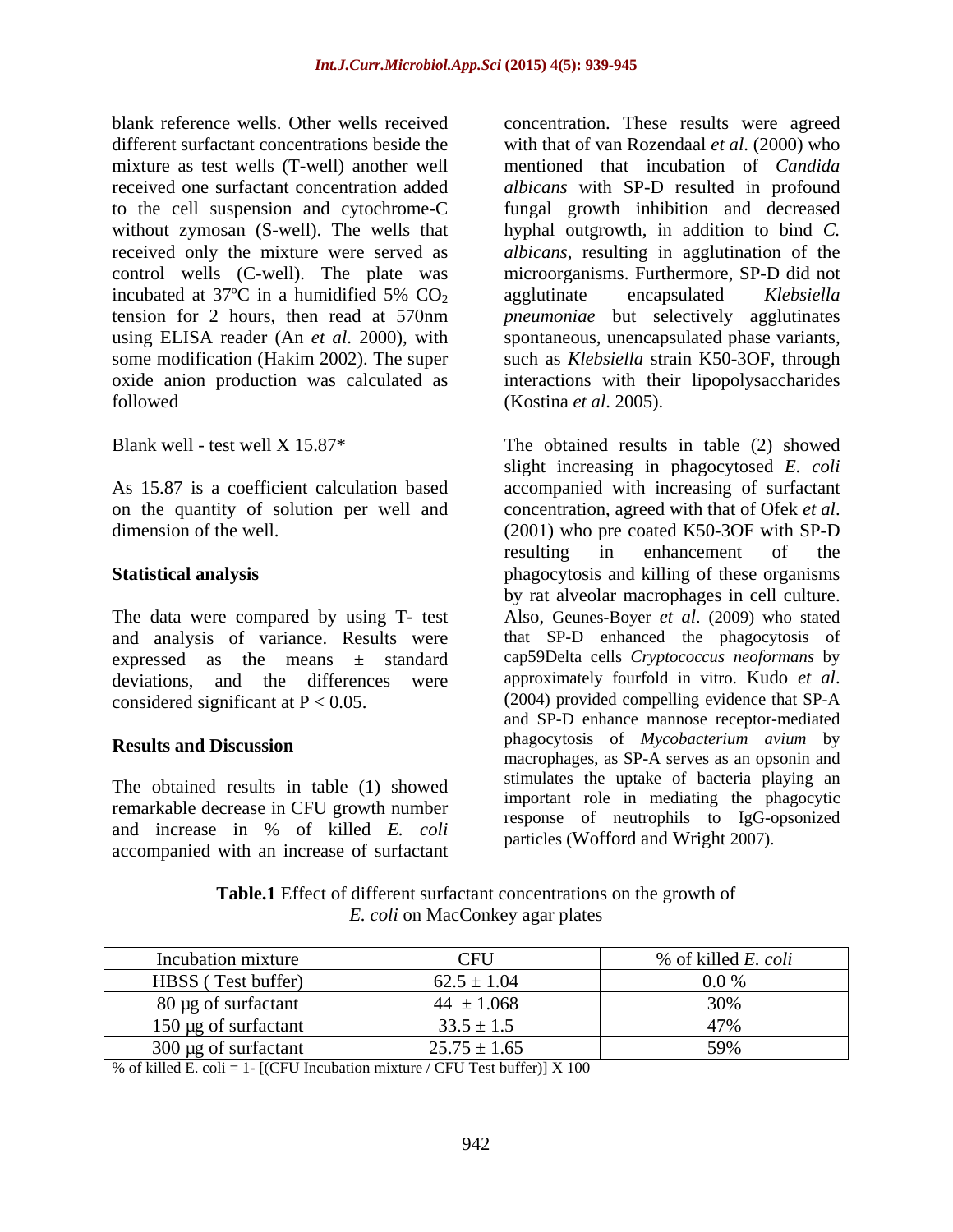### *Int.J.Curr.Microbiol.App.Sci* **(2015) 4(5): 939-945**

| Surfactant concentrations | $\cdots$<br>$\mathbf{r}$<br>No of cells which phagocytose | Phagocytic index    |
|---------------------------|-----------------------------------------------------------|---------------------|
|                           | the bacteria                                              |                     |
|                           | $x x +$<br>$00 - 3$                                       |                     |
|                           | $.14 \pm 4.72$                                            | . ۔                 |
| $200 \mu g$               | $131 \pm 3.21$                                            | $\overline{a}$ . To |

**Table.2** Effect of two different surfactant concentrations on phagocytic activity assay

### **Table.3** Effect of different surfactant concentrations on nitric oxide liberation from macrophages in vitro

| Surfactant concentrations | Absorbance      | Concentration of produced |
|---------------------------|-----------------|---------------------------|
|                           |                 | nitric oxide in µmol.     |
| ug)                       | $0.39 \pm 0.04$ | 18.78                     |
| $20 \mu g$                | $0.56 \pm 0.04$ | 24.88                     |
| $40 \mu g$                | $0.63 \pm 0.06$ | 27.24                     |
| $80 \mu g$                | $0.68 \pm 0.06$ | 28.89                     |
| $150 \mu g$               | $0.75 \pm 0.06$ | 31.18                     |
| $200 \mu g$               | $0.80 \pm 0.06$ | 32.82                     |
| 300 µg                    | $0.88 \pm 0.05$ | 35.43                     |

| Table.4 Effect<br>ct of different surfactant concentrations on super oxide anion |  |
|----------------------------------------------------------------------------------|--|
| in vitro<br>liberation from macrophages i                                        |  |

| well | Surfactant        | Absorbance       | <b>Blank</b>     | Final                         |
|------|-------------------|------------------|------------------|-------------------------------|
|      | concentrations    |                  | Absorbance       | concentration of              |
|      |                   |                  |                  | superoxide anion              |
|      | ) ug              | $0.757 \pm 0.09$ |                  | $\gamma$<br>$\perp$ . $\perp$ |
|      | $80 \mu g$<br>. . | $0.743 \pm 0.09$ |                  | 1.49                          |
|      | $150 \mu g$       | $0.738 \pm 0.03$ | $0.837 \pm 0.08$ | 1.57                          |
|      | $200 \mu g$       | $0.677 \pm 0.06$ |                  | 2.53                          |
|      | $300 \mu g$       | $0.469 \pm 0.02$ |                  | 5.84                          |

The obtained results in table (3) showed that The obtained results in Table (4) showed those agreed with that of Ofek *et al.* (2001) Shepherd and Lopez (2001) found that direct<br>who mentioned that SP-D enhanced the NO interactions of SP-A and SP-D with who mentioned that SP-D enhanced the NO response to K50-3OF LPS adsorbed to Latex beads. Also, Stamme, *et al*. (2000) stated SP-A enhanced production of NO and iNOS in cells stimulated with IFN-gamma or INF-gamma

there was a significant increasing in nitric that there was a significant increasing in oxide production accompanied with super oxide anion production accompanied increasing of surfactant concentration and with increasing of surfactant concentration. plus LPS. **Example 1998** in pulmonary host defense through production of Shepherd and Lopez (2001) found that direct interactions of SP-A and SP-D with macrophages resulted in modulation of phagocytosis or the production of reactive oxygen species. Kramer and Speer (2003) Surfactant proteins (SP) A and D play a key role reactive oxygen species. In the opposite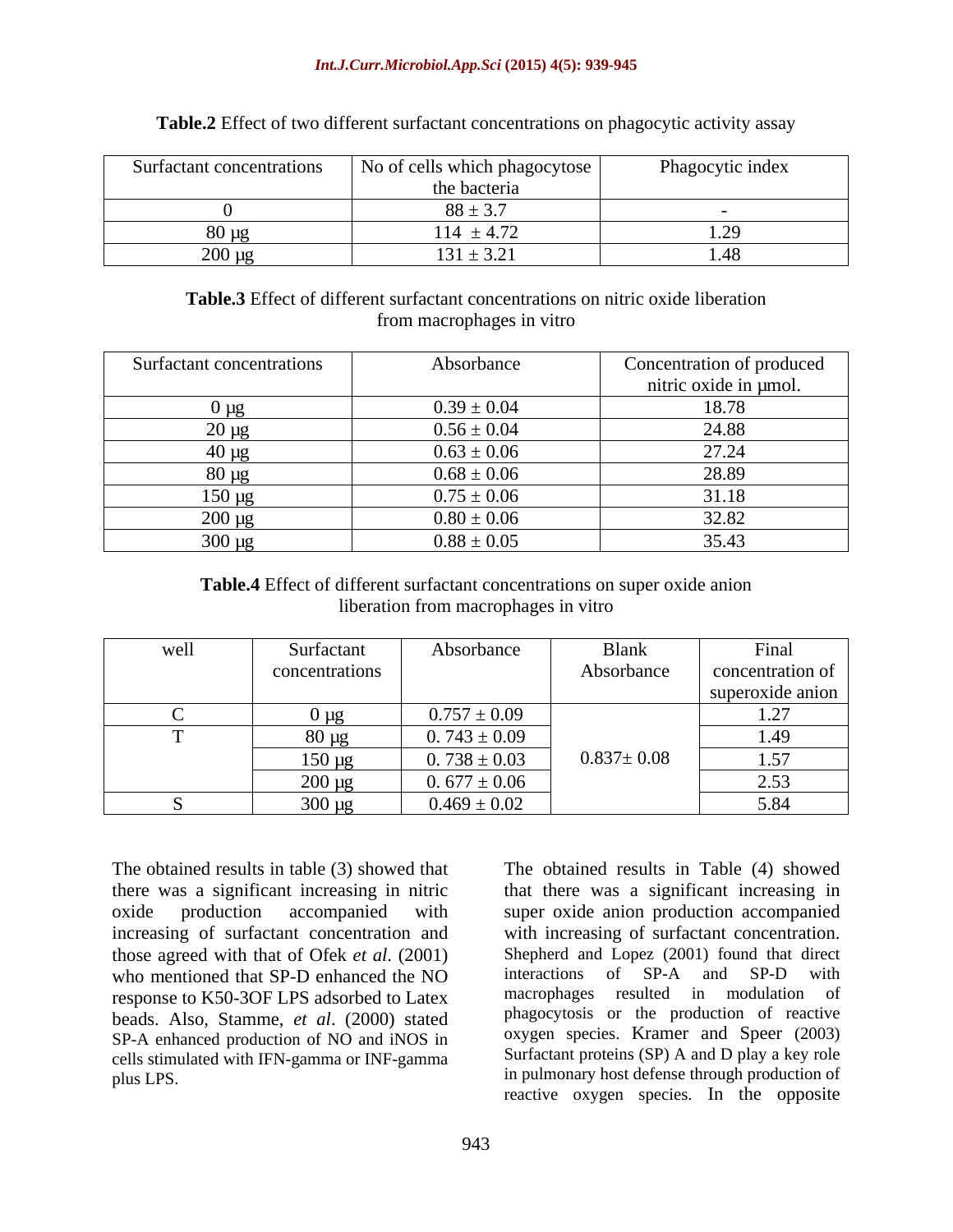manner, Wofford and Wright (2007) stated that SP-A did not affect reactive oxygen production. 141(7):2407-12.

Surfactant was found to play a key role in pulmonary host defense through different mechanisms as; it directly interacted with  $D$  increases phagocytosis of macrophages and neutrophils enhancing the hypocapsular Cryptococcus phagocytosis of *Escherichia coli*. Also, Surfactant proteins contributed to bacterial clearance and stimulated macrophage killing activity via increasing the production of nitric oxide and super oxide reactive molecules.

- immunity. *Cell*. 124(4):783-801.
- Alvarez-Domínguez, C., Carrasco-Marín, E., López-Mato, P., Leyva-Cobián, F. 2000. killing mechanisms of C1q-opsonized
- An, S., Michael, T., Berridge, V. 2000. Superoxide produced by activated neutrophils efficiently reduces the soluble formazan: a simple  $V_{\text{ramp} \text{B} \text{W}}$   $S_{\text{ramp}} \text{C} \text{D}$   $2002 \text{ S} \cdot \text{m}$ colorimetric assay for measuring respiratory burst activation and for screening anti-inflammatory agents.
- 
- Ding, A.H., Nathan, C.F., Stuehr, D.J.1988. 602.

activating cytokines and evidence for independent production*. J Immunol*.,

- Geunes-Boyer,S., Oliver, T.N., Janbon, G., Lodge, J.K., Heitman, J., Perfect, J.R., Wright, J.R. 2001. Surfactant protein D increases phagocytosis of hypocapsular *Cryptococcus neoformans* by murine macrophages and enhances fungal survival. *Infect Immun*., 69(1):24-33.
- References Fac. Vet.Med. Cairo Univ. Hakim, A.S. 2002**.** Immune status of pneumonic calves. M.V.Sc. Thesis, Fac.Vet.Med. Cairo Univ.
- Akira, S., Uematsu, S., Takeuchi, O. 2006. Todhunter , D.A., Schockey, W.L.<br>Pathogen recognition and innate 1990. Relationships among vitamin E, Pathogen recognition and innate 1990. Relationships among vitamin E,<br>immunity Cell 124(4):783-801 selenium, and bovine blood Hogan, J.S., Smith, K.L., Weiss, W.P.,<br>Todhunter ,D.A., Schockey, W.L.<br>1990. Relationships among vitamin E, selenium, and bovine blood neutrophils. *J Dairy Sci.*, 73(9):2372- 8.
	- The contribution of both oxygen and Kostina, E., Ofek, I., Crouch, E., Friedman, nitrogen intermediates to the intracellular R., Sirota, L., Klinger, G., Sahly, H., Listeria monocytogenes by the  $Klobsiella$  *nneumoniae* hearing Listeria monocytogenes by the *Klebsiella pneumoniae* bearing<br>macrophage-like IC-21 cell line. *Klebsiella pneumoniae* bearing<br>mannose-containing O antigens is Immunology., 101(1):83-9.<br>
	Fraction condition of the Condition of the Condition of the Condition of the Condition of the Condition of the Condition of the Condition of the Condition of the Condition of the Condition of the tetrazolium salt, WST-1 to produce a  $\frac{\text{w}}{\text{Im}m}$   $\frac{301 \text{a} \times 10^{10} \text{m}}{22(12) \cdot 8282 \text{ m}}$ Keisari, Y. 2005. Non-capsulated *Klebsiella pneumoniae* bearing mannose-containing O antigens is rapidly eradicated from mouse lung and triggers cytokine production by macrophages following opsonization with surfactant protein D. Infect Immun. 73(12):8282-90.
		- Kramer B.W., Speer, C.P. 2003. Surfactant proteins A and D: major factors of the immune response of the lung. Z Geburtshilfe Neonatol., 207(2):41-7.
- *Journal of Immunological Methods*, 238: 59 68. 258: 59–08.<br>Bogdana, C., Röllinghoffa, Martin., K., Yokota, S., Fujii, N., Shimada, K., Togdana, C., Röllinghoffa, Martin., Yano, I., Kumazawa, Y., Voelker, D.R., Diefenbachb, A. 2000. Reactive Abe, S., Kuroki, Y. 2004. Pulmonary oxygen and reactive nitrogen collectins enhance phagocytosis of intermediates in innate and specific Mycobacterium avium through immunity. Current Opinion in *increased activity of mannose* Immunology, 12(1): 64–76.<br>
receptor. J Immunol., 172(12):7592-Kudo, K., Sano, H., Takahashi, H., Kuronuma, K., Yokota, S., Fujii, N., Shimada, K., Yano, I., Kumazawa, Y., Voelker, D.R., Abe, S., Kuroki, Y. 2004. Pulmonary *Mycobacterium avium* through increased activity of mannose 602.
	- Release of reactive nitrogen Lawson, P. R., K. B. Reid. 2000. The roles intermediates and reactive oxygen of surfactant proteins A and D in intermediates from mouse peritoneal innate immunity *Immunol Rev* macrophages. Comparison of  $173.66$ of surfactant proteins A and D in innate immunity. *Immunol. Rev*., 173:66.